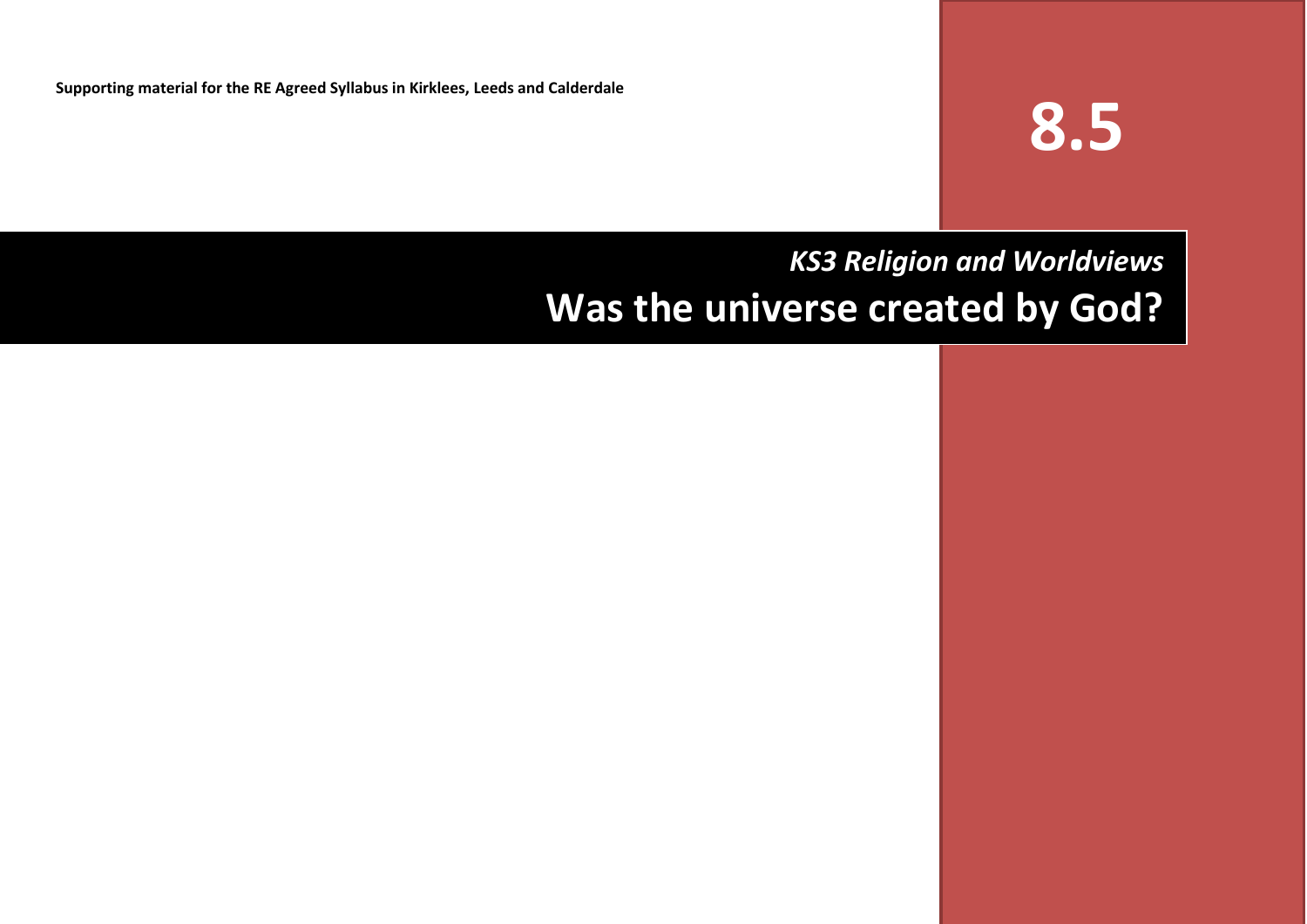**About this unit:** This study is intended to develop philosophical thinking. It encourages students to reflect upon the ultimate question of whether the universe was created as a deliberate act by a deity, whether an explanation lies in the 'Big Bang' theory, or whether it is possible to understand existence from both perspectives. Students should develop their own reasoned response to this question and are expected to illustrate their understanding by reference to actual arguments put forward by philosophers in relation to the issue.

Where this unit fits in: The topic builds on the skills developed at KS1 and KS2 where Students are encouraged to be curious and to ask increasingly challenging questions about beliefs. They will have learnt to express their own ideas in response to the material they engage with, identifying relevant information, selecting examples and giving reasons to support their ideas and views. The syllabus requires the RE curriculum to include the study of Religion, Philosophy and Ethics. This unit primarily supports learning about Aim B of the syllabus covering philosophy and ultimate questions. Specifically, it supports these elements of the syllabus:

A. Investigate the beliefs and practices of religions and other world views, including: 1. Beliefs and authority: core beliefs and concepts; sources of authority including written traditions and leaders;

B. Investigate how religions and other world views address questions of meaning, purpose and value, including: The nature of religion and belief and its key concepts: 2. Ultimate Questions of belonging, meaning, purpose and truth.

**The religions studied in this unit: It focuses on philosophy from a Christian or Enlightenment tradition but could be adapted** for use with any faith. It also brings perspectives of non-religious approaches such as Humanism.



#### **Estimated teaching time for this unit:**

Material in this unit covers 7-8 hours of teaching, though it could be extended or subdivided as appropriate. Teachers may wish to select or supplement activities suggested. The sections are not necessarily designed to cover one single lesson but are organised in progression of learning.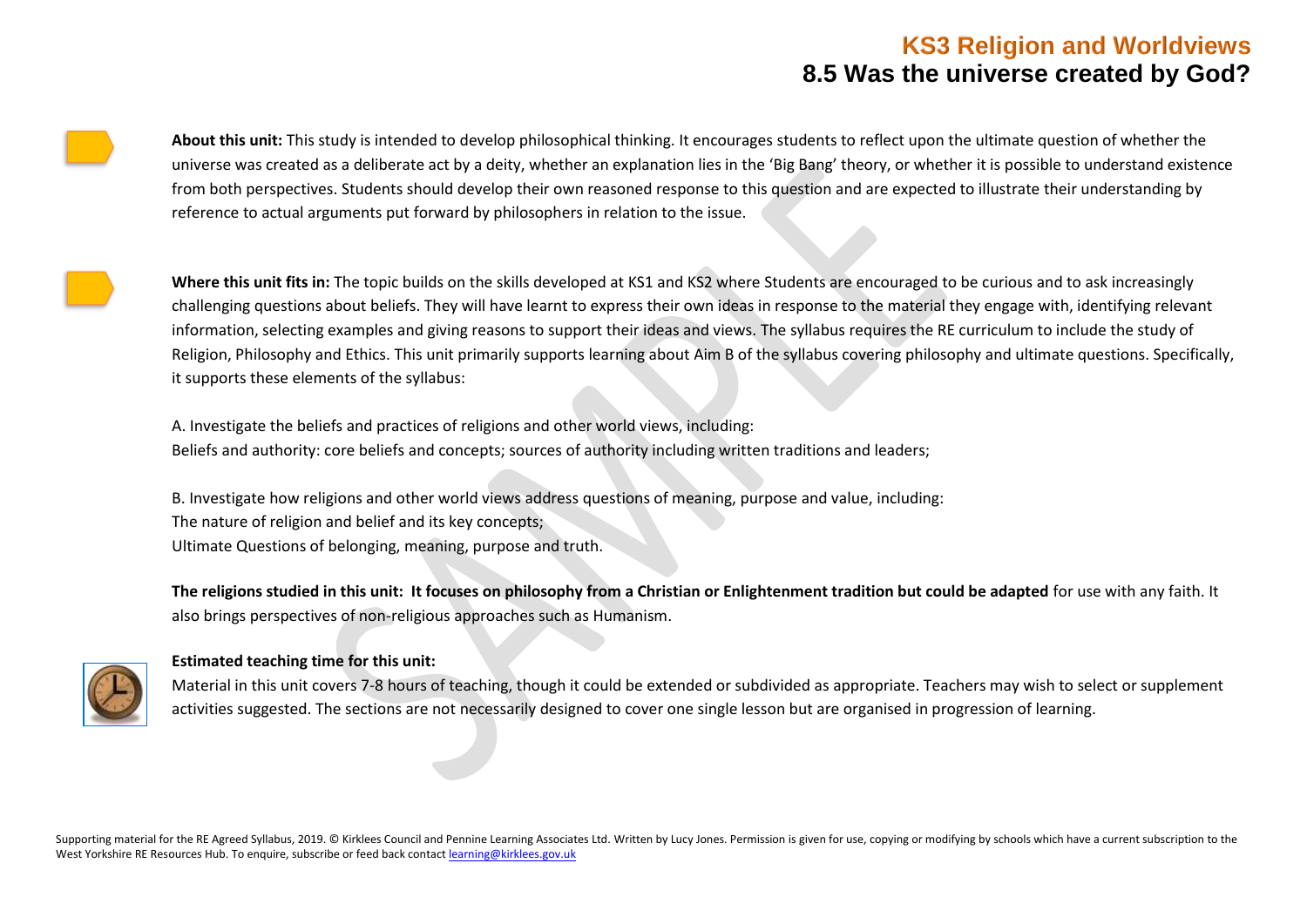| <b>Vocabulary</b>                                                        | <b>Resources</b>                                                                  |
|--------------------------------------------------------------------------|-----------------------------------------------------------------------------------|
| In this unit, students will have an opportunity to use words and phrases | Information sheets, worksheets and other resources have been specially created to |
| related to:                                                              | support the delivery of this unit. They can be found in the Resource Pack online. |
| Atheism, agnosticism and theism                                          |                                                                                   |
| The First Cause argument                                                 |                                                                                   |
| The Design argument                                                      |                                                                                   |
| Morality                                                                 |                                                                                   |
| Religious experience                                                     |                                                                                   |
| The Big Bang theory and evolution                                        |                                                                                   |

| Students working towards the age related            | Students working at the age related expectations      | Students who are deepening and widening their              |
|-----------------------------------------------------|-------------------------------------------------------|------------------------------------------------------------|
| expectations for Year 8 will be partially achieving | for Year 8 will be achieving the end of KS3 goals and | knowledge and understanding might also:                    |
| KS3 goals and will be able to:                      | will be able to:                                      |                                                            |
| Explore a range of religious and other views that   | Explore a range of religious and other views that     | Explain and interpret a range of different religious and   |
| address the question "does a creator God exist?" to | address the question "does a creator God exist?"      | secular views with regards to the existence of a creator   |
| show some links between beliefs and proofs          |                                                       | God.                                                       |
|                                                     | Explore the reasons why people hold these views       |                                                            |
| Express their own views, giving some examples and   | making reference to different types of proof          | Give a well-informed and reasoned account of what          |
| reasons.                                            |                                                       | inspires religious believers.                              |
|                                                     | Express their own view about whether there is a       |                                                            |
|                                                     | creator God with well-informed arguments              | Investigate and express insight into a range of answers to |
|                                                     |                                                       | the question "does a creator God exist?"                   |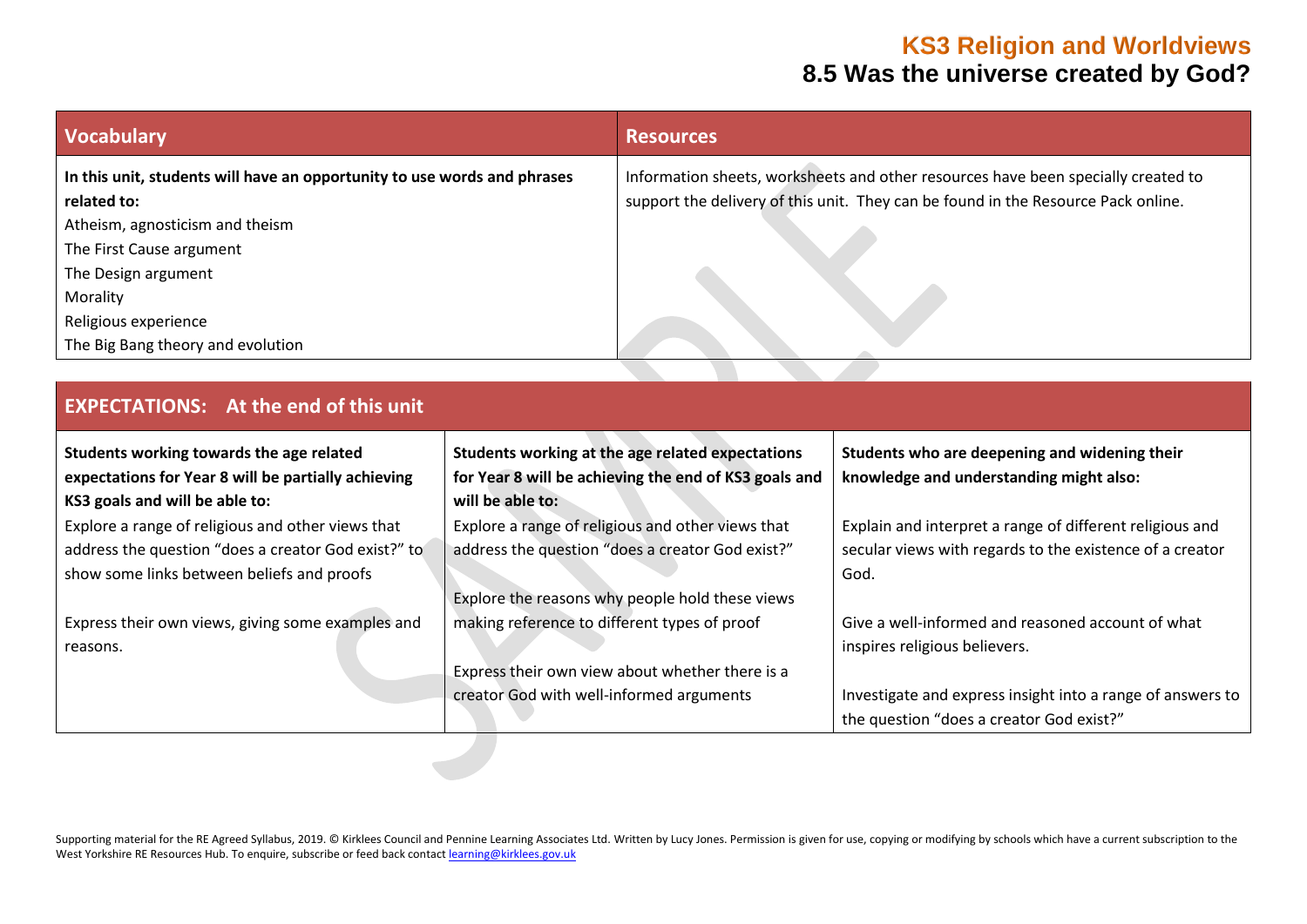| <b>Key Questions</b> | <b>Learning</b>       | <b>Teaching and Learning Opportunities</b>                              | <b>Learning Outcomes</b> | <b>Wider Learning</b>       |
|----------------------|-----------------------|-------------------------------------------------------------------------|--------------------------|-----------------------------|
|                      | <b>Objectives</b>     |                                                                         | <b>Students:</b>         | <b>Opportunities/Points</b> |
|                      | <b>Students:</b>      |                                                                         |                          | to Note                     |
|                      |                       |                                                                         |                          |                             |
| What is an atheist,  | Understand the key    | Explain definitions of atheist, agnostic, theist.                       | Explain what atheists,   | Material provided in        |
| an agnostic and a    | terms: atheist,       | Atheist = a person who believes that there is no god/s                  | agnostics and theists    | resource pack.              |
| theist?              | agnostic and theist.  | Agnostic = a person who believes there is insufficient evidence to      | are and suggests a       |                             |
|                      |                       | determine whether god/s exist                                           | number of reasons for    |                             |
| How do people        | Consider how          | Theist = a person who believes in the existence of god/s                | these beliefs.           |                             |
| prove or reject the  | people prove things,  |                                                                         |                          |                             |
| existence of God?    | including God, exist. | Students to understand different types of proof. Can they come up       | Understand the           |                             |
|                      |                       | with an example of each?                                                | concept of proof and     |                             |
|                      | Analyse why people    | Reliable evidence                                                       | the different ways       |                             |
|                      | are atheist, agnostic | Personal experience                                                     | that people try to find  |                             |
|                      | or theist.            | Reasoning                                                               | it                       |                             |
|                      |                       |                                                                         |                          |                             |
|                      |                       | Using an example (Loch Ness monster, UFOs, historical figures, etc)     |                          |                             |
|                      |                       | ask groups to research using the internet evidence that is available to |                          |                             |
|                      |                       | offer evidence or proof for their existence. Groups to present          |                          |                             |
|                      |                       | findings, explaining what types of proof they have found as well as     |                          |                             |
|                      |                       | offering a statement about how reliable they think their evidence is.   |                          |                             |
|                      |                       | What do proofs need to be in order to be considered reliable? (e.g.     |                          |                             |
|                      |                       | shared experience, personal witness, scientific evidence, rational      |                          |                             |
|                      |                       | argument)                                                               |                          |                             |
|                      |                       |                                                                         |                          |                             |
|                      |                       | Students to come up with different types of evidence that might         |                          |                             |
|                      |                       | constitute proof of God. There are examples below as a starting         |                          |                             |
|                      |                       | point.                                                                  |                          |                             |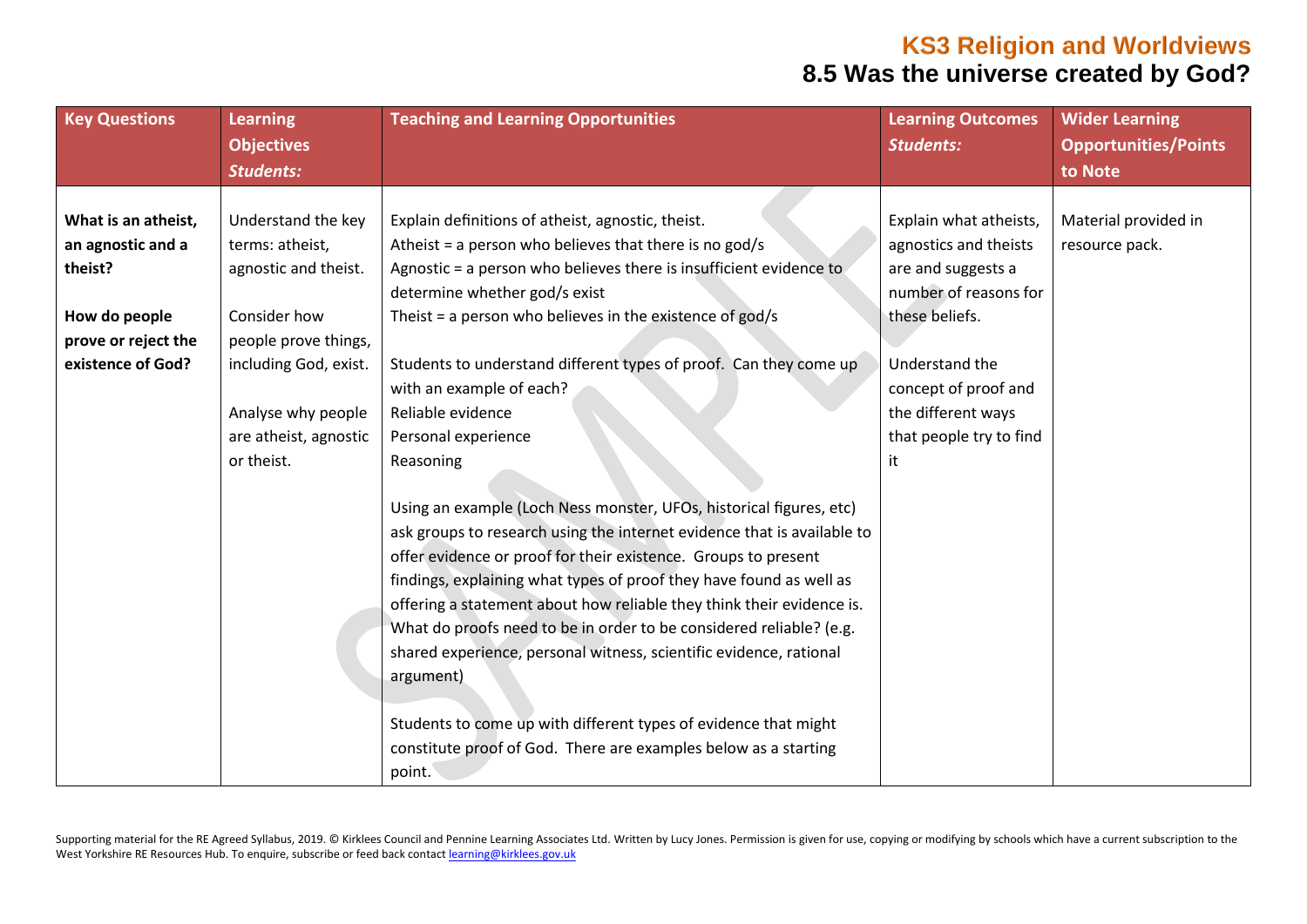| Reliable evidence - Accept the accounts that other people have given |
|----------------------------------------------------------------------|
| of their experience of God as evidence that God exists               |
| Personal experience - Certain that they have been in direct contact  |
| with God                                                             |
| Reasoning - Believe that God is the only logical explanation for the |
| origin of the universe and the order within it                       |
|                                                                      |
| Divide class into groups representing atheist, agnostic, and theist  |
| views. With reference to the different types of proofs they should   |
| explain their position.                                              |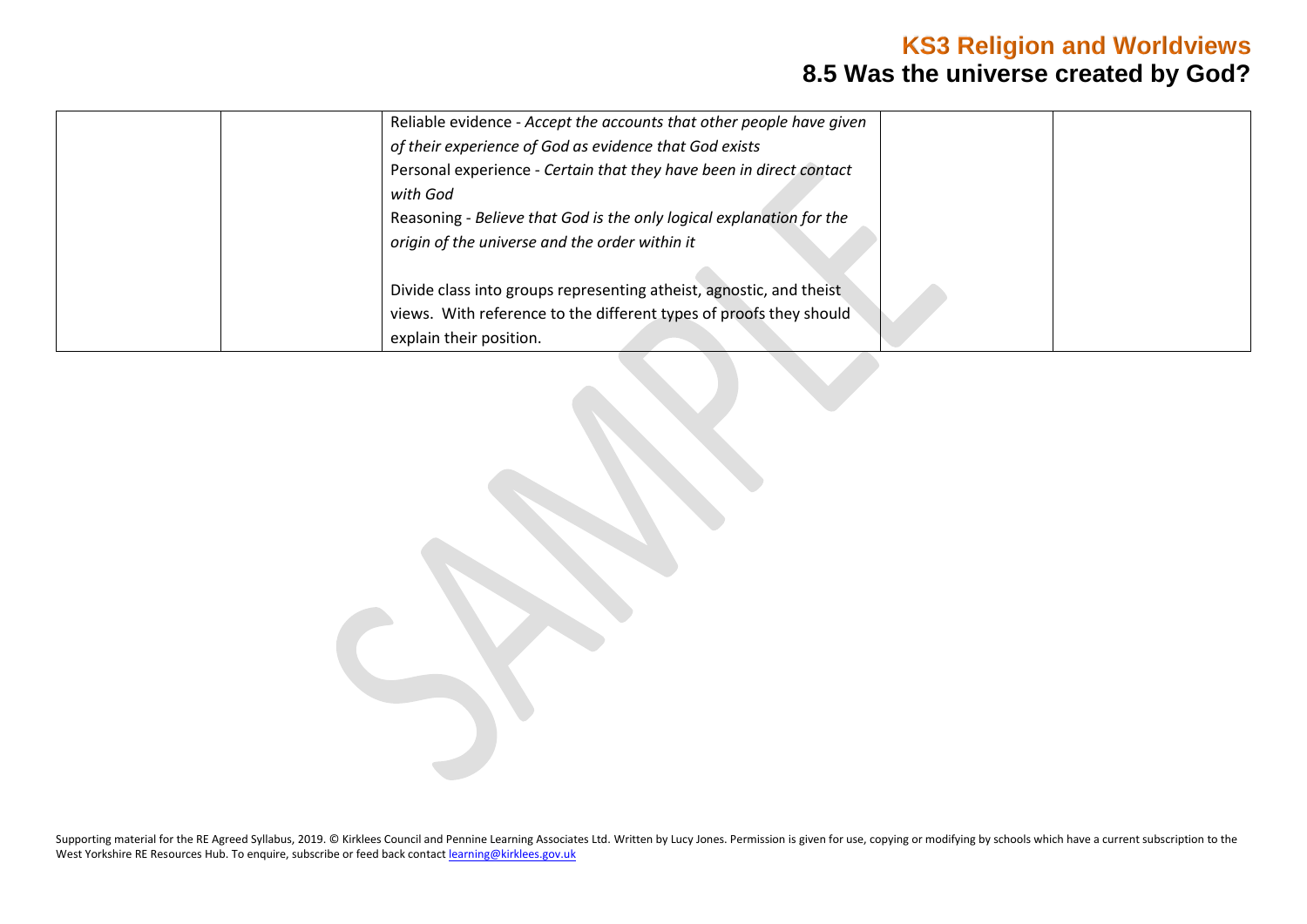| <b>Key Questions</b>     | <b>Learning</b>    | <b>Teaching and Learning Opportunities</b>                         | <b>Learning Outcomes</b>    | <b>Wider Learning</b>       |
|--------------------------|--------------------|--------------------------------------------------------------------|-----------------------------|-----------------------------|
|                          | <b>Objectives</b>  |                                                                    | <b>Students:</b>            | <b>Opportunities/Points</b> |
|                          | <b>Students:</b>   |                                                                    |                             | to Note                     |
|                          |                    |                                                                    |                             |                             |
| <b>What is the First</b> | Demonstrate a      | Do students think that the universe had a beginning or cause?      | Create an illustration      | Can students see any        |
| Cause argument?          | good               | Make links to our own experience that everything has a beginning   | to explain the First        | drawbacks? This will        |
|                          | understanding of   | or cause.                                                          | Cause argument.             | be returned to later in     |
| Why is it called the     | the First Cause    |                                                                    |                             | the unit when we            |
| 'cosmological            | argument for God's | Provide students with a simplified version of Aquinas' First Cause | <b>Compare the Creation</b> | consider the Big Bang       |
| argument'?               | existence          | argument. Students to create their own illustration to explain it. | Stories to the              | theory and evolution.       |
|                          |                    | Everything that exists was caused to exist.                        | argument and reach a        |                             |
| Did the universe have    |                    | The universe exists, so it too must have a cause                   | personal conclusion as      | Homework suggestion:        |
| a beginning or cause?    |                    | There has to be something eternal (without a beginning or end)     | to whether it can be        | Profile of Thomas           |
|                          |                    | that was not caused by anything                                    | considered to be            | Aquinas                     |
|                          |                    | The eternal first cause is God                                     | 'proof'                     |                             |
|                          |                    | Therefore, God exists                                              |                             |                             |
|                          |                    |                                                                    |                             |                             |
|                          |                    | Give groups a copy of the Creation Story from one of the World     |                             |                             |
|                          |                    | Religions? (Resource sheet 2.1). Does this story support Aquinas'  |                             |                             |
|                          |                    | First Cause argument? How/ how not? Feedback ideas.                |                             |                             |
|                          |                    |                                                                    |                             |                             |
|                          |                    | Is this 'proof'? Make links back to last lesson and the different  |                             |                             |
|                          |                    | types of proof (Reliable evidence, personal experience and         |                             |                             |
|                          |                    | reasoning)                                                         |                             |                             |
|                          |                    | Evaluation questions: Why is the first cause argument often        |                             |                             |
|                          |                    | referred to as the cosmological argument (Give them a hint of      |                             |                             |
|                          |                    | what the word cosmos means)? How convincing is the First Cause     |                             |                             |
|                          |                    | argument?                                                          |                             |                             |